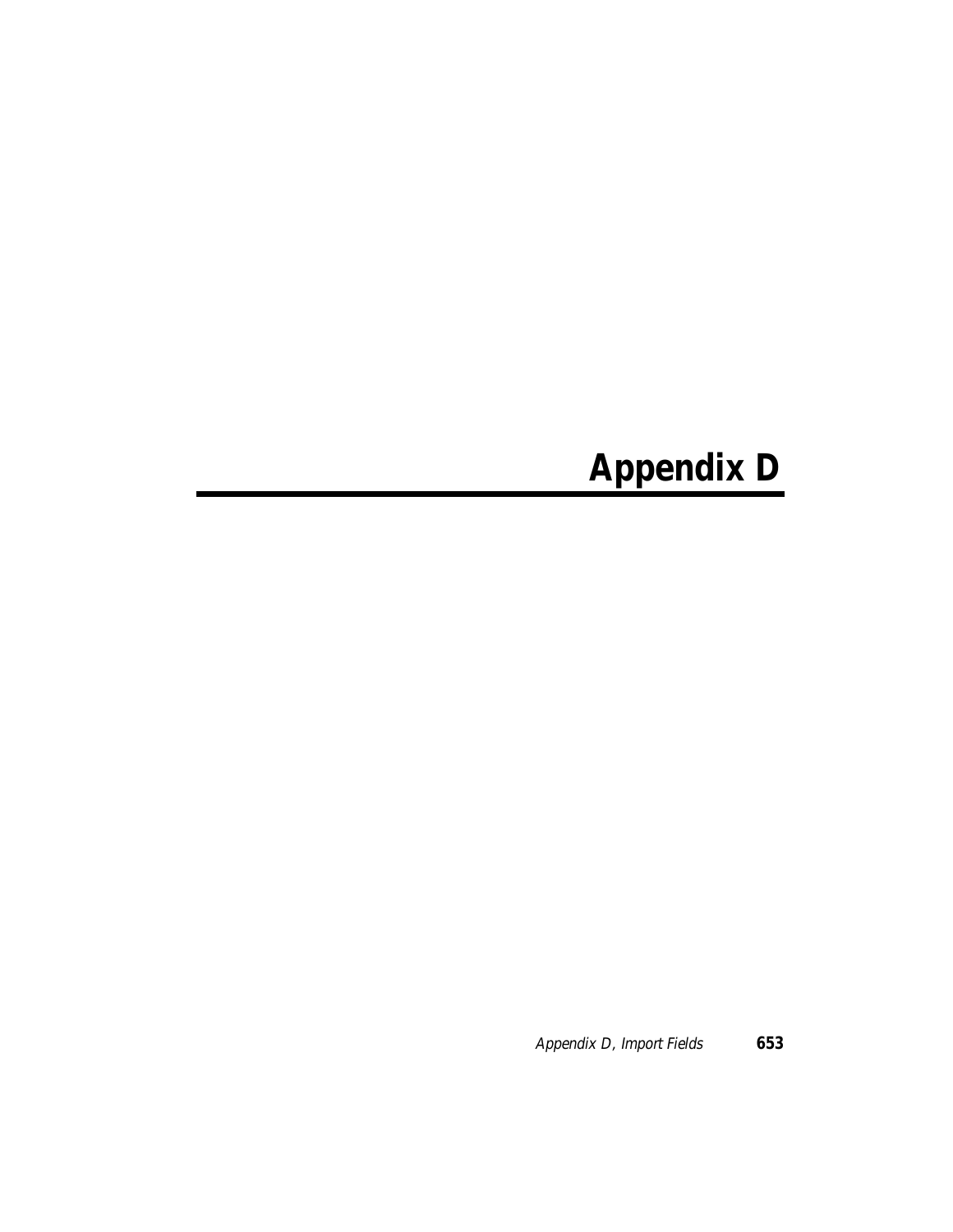# **Importing Data into DacEasy Accounting & Payroll 95**

Rather than typing data into records individually, the Import option lets you enter data directly into DacEasy Accounting & Payroll 95 from text files generated by other programs, such as spreadsheets, word processors or other accounting packages.

Data can be imported into any of the following types of record: customers, vendors, general ledger records, audit trail transactions, products, and product transactions. You can create whole new records, or just update specific parts of existing records, leaving the rest unchanged.

### **Structure and Order of the Data**

The structure and order of your data depends on which type of data you are importing: either customer and vendor records, general ledger records, transactions, product records or product transactions.

#### **Customer and Vendor Records**

| No.            | Field     | <b>Description</b>                     | Length | <b>Type</b>       | <b>Example</b>     |
|----------------|-----------|----------------------------------------|--------|-------------------|--------------------|
| Data           |           |                                        |        |                   |                    |
| 1              |           | <b>Customer Code Account Reference</b> | 10     | <b>Characters</b> | DAC <sub>1</sub>   |
| 2              | Name      | <b>Account Name</b>                    | 30     | <b>Characters</b> | DacEasy            |
| 3              | Address 1 | First Line of Address                  | 30     | Characters        | 17950 Prest        |
| $\overline{4}$ | Address 2 | 2nd Line Address                       | 30     | <b>Characters</b> | Suite 800          |
| 5              | City      | 3rd Line of Address                    | 30     | Characters        | <b>Dallas</b>      |
| 6              | State     | 4th Line of Address                    | 30     | <b>Characters</b> | TX.                |
| 7              | Zip Code  | 5th Line of Address                    | 30     | <b>Characters</b> | 75252              |
| 8              | Contact   | <b>Contact Name</b>                    | 30     | <b>Characters</b> | <b>TechSupport</b> |
| 9              | Telephone | Telephone Number                       | 30     | <b>Characters</b> | 2142480205         |
| 10             | Fax       | Fax Number                             | 30     | <b>Characters</b> | 2149316644         |
| 11             | Analysis1 | Analysis1                              | 30     | Characters        | Any text           |
| 12             | Analysis2 | Analysis2                              | 30     | Characters        | Any Text           |
| 13             | Analysis3 | Analysis3                              | 30     | Characters        | Any Text           |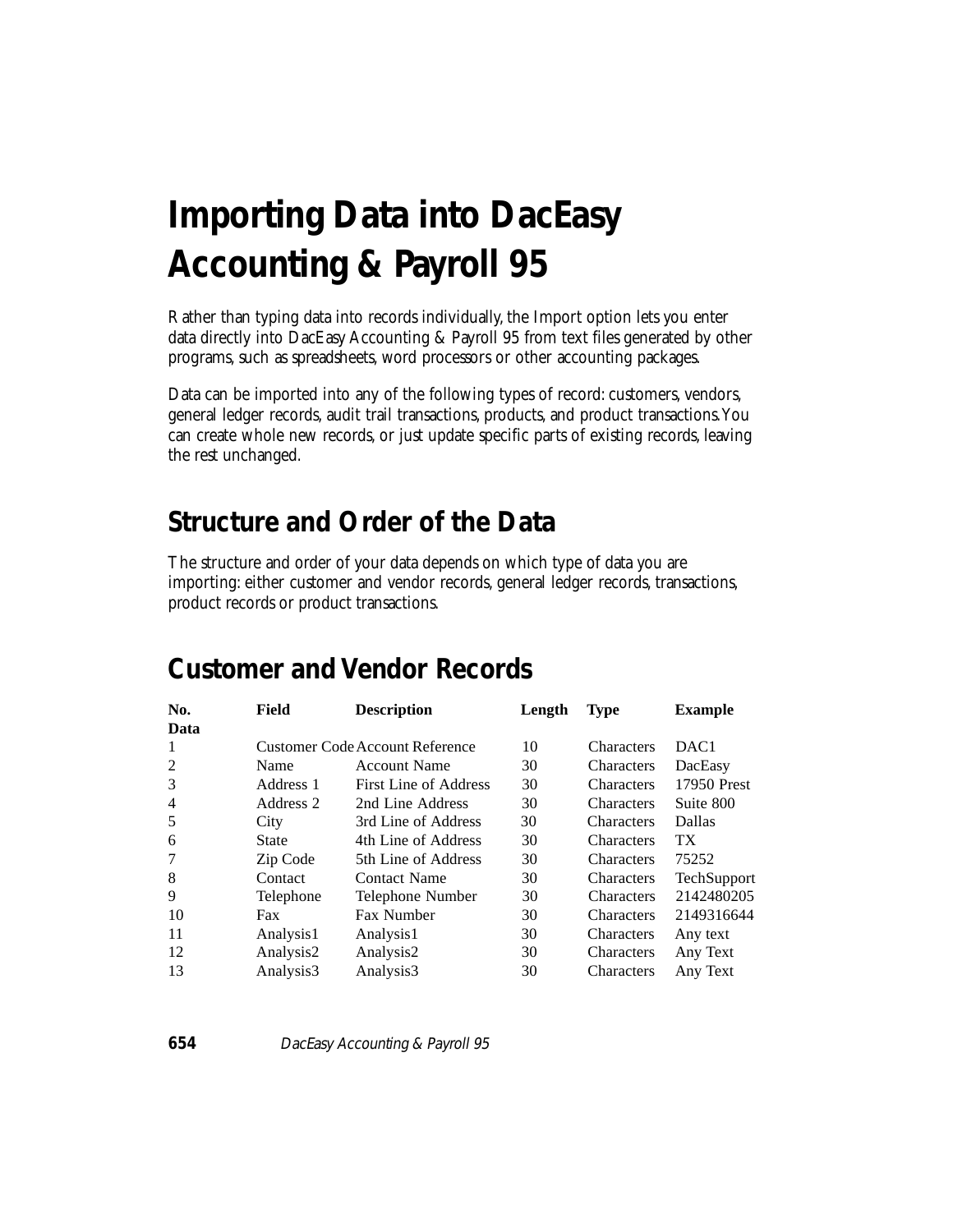| -14 | Department       | Department Number                 | 3  | Integer    |             |
|-----|------------------|-----------------------------------|----|------------|-------------|
| 15  | Tax ID           | Tax ID No.                        | 30 | Characters | 75-1234567  |
| -16 |                  | Month To Date Turnover this Month | 11 | Dec. Num   | 146.99      |
| 17  | Year To Date     | Turnover YTD                      | 11 | Dec. Num   | 1200.56     |
| -18 | Last Year        | Turnover Last Year                | 11 | Dec. Num   | 9444.89     |
| -19 | Credit Limit     | Credit Limit                      | 11 | Dec. Num   | 500.00      |
| 20  | <b>Terms</b>     | Terms Description                 | 30 | Characters | 30 Days Net |
| 21  | <b>Sett Days</b> | Days to Pay for Disc              | 2  | Integer    | 10          |
| 22  | Sett Discount    | Discount Percentage               | 11 | Dec. Num   | 20.00       |
| 23  | <b>Sales</b>     | Default G/L Code                  | 10 | Integer    | 4000        |
| 24  | Tax Code         | Default Tax Code                  | 3  | Integer    | 3           |

**Note**: Field 25 - Currency, can't be included in the import and should not be included in the data file. No credit memo information will import.

The following line would import the above example:

DAC1,DacEasy,17950 Prest,Suite

800,Dallas,TX,75252,TechSupport,2142480205,2149316644,Any Text,Any Text, Any Text,3,75-1234567, 146.99,1200.56,9444.89,500.00,30 Days Net,10,20.00,4000,9

#### **General Ledger Record**

| N <sub>0</sub> | Field                | Length | <b>Type</b>             | <b>Examples</b> |
|----------------|----------------------|--------|-------------------------|-----------------|
| 1              | Code                 | 10     | Numeric Integer         | 4000            |
| 2              | Name                 | 30     | <b>Character String</b> | Sales Type 1    |
| 3              | <b>Yearly Budget</b> | 11     | Dec. Num                | 25000.00        |
| 4              | Month 1 Budget       | 10     | Dec. Num                |                 |
| 5              | Month 2 Budget       | 10     | Dec. Num                |                 |
| 6              | Month 3 Budget       | 10     | Dec. Num                |                 |
| 7              | Month 4 Budget       | 10     | Dec. Num                |                 |
| 8              | Month 5 Budget       | 10     | Dec. Num                |                 |
| 9              | Month 6 Budget       | 10     | Dec. Num                |                 |
| 10             | Month 7 Budget       | 10     | Dec. Num                |                 |
| 11             | Month 8 Budget       | 10     | Dec. Num                |                 |
| 12             | Month 9 Budget       | 10     | Dec. Num                |                 |
| 13             | Month 10 Budget      | 10     | Dec. Num                |                 |
| 14             | Month 11 Budget      | 10     | Dec. Num                |                 |
| 15             | Month 12 Budget      | 10     | Dec. Num                |                 |

Appendix D, Import Fields **655**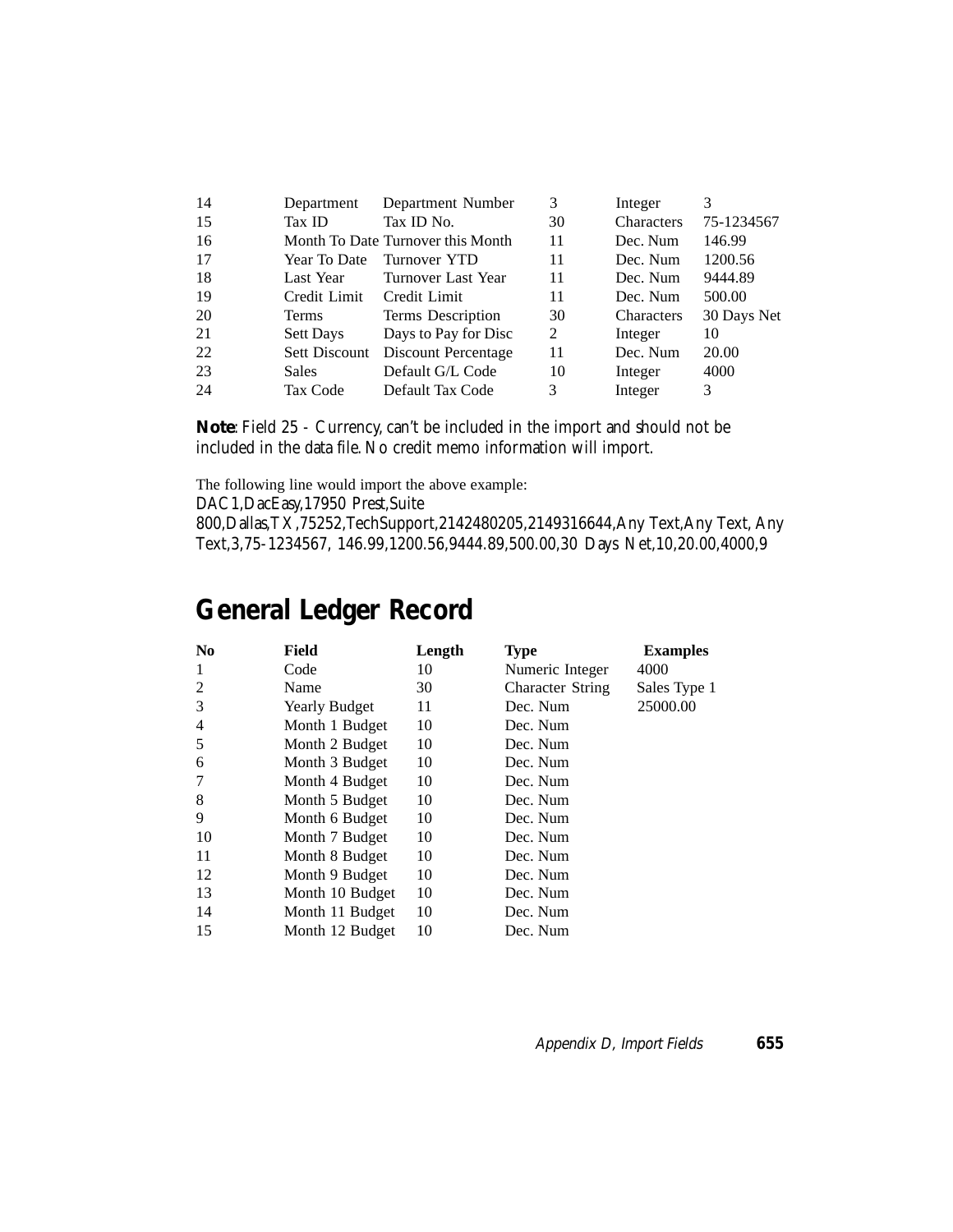#### **Transactions**

The following types of transactions can be imported: (for customers) sales invoices (SI), sales credits (SC), sales receipts on account (SA); (for vendors) purchase invoices (PI), purchase credits (PC), purchase payments on account (PA); (for bank) bank payments (BP), bank receipts (BR), cash payments (CP), cash receipts (CR), credit payments (VP), and credit receipts (VR).

Note: You can't import customer receipts (SR) and vendor payments (PP), or sales discounts (SD) and purchase discounts (PD). However, you can change sales receipts and purchase payments to payments on account (either SA or PA).

| N <sub>0</sub> | Field               | Length | <b>Type</b>             | <b>Examples</b> |
|----------------|---------------------|--------|-------------------------|-----------------|
| -1             | Type                | 2      | <b>Character String</b> | i.e. SI         |
| 2              | <b>Account Code</b> | 10     | <b>Character String</b> | <b>CUS001</b>   |
| 3              | G/L Acc Ref.        | 10     | <b>Character String</b> | 2500            |
| $\overline{4}$ | Department No.      | 3      | Integer                 | 001             |
| 5              | Date                | 6      | <b>Character String</b> | mmddyy          |
| 6              | Reference           | 10     | <b>Character String</b> | OpenBal         |
| 7              | Details             | 30     | <b>Character String</b> | rent payment    |
| 8              | Net Amount          | 11     | Dec. Num                | 150.00          |

Note: Account Code field holds the reference for your customer, vendor or bank accounts.

### **Product Records**

The following characters may be used as part of the product code:  $\angle$ .#

| N <sub>0</sub> | Field               | Length | Type                    | <b>Example</b> |
|----------------|---------------------|--------|-------------------------|----------------|
| $\mathbf{1}$   | <b>Product Code</b> | 16     | <b>Character String</b> | PROD01         |
|                | Description         | 30     | <b>Character String</b> | Board/3cm      |
| 3              | Taxable             |        | Text                    | Y or N         |
| $\overline{4}$ | <b>Sales Price</b>  | 11     | Dec. Num                | 5.00           |
| 5              | Units of Sales      | 8      | <b>Character String</b> | each           |
| 6              | Location            | 16     | <b>Character String</b> | warehouse      |
|                | <b>Account Code</b> | 10     | <b>Character String</b> | 4001           |
| 8              | Category            | 3      | Integer                 | hardware       |
| 9              | Department Code     | 3      | Integer                 | 001            |
| 10             | Vendor Code         | 10     | <b>Character String</b> | <b>PALMER</b>  |
| -11            | Part No.            | 16     | <b>Character String</b> | 12345          |
| 12             | Re-Order Level      | 10     | Dec. Num                |                |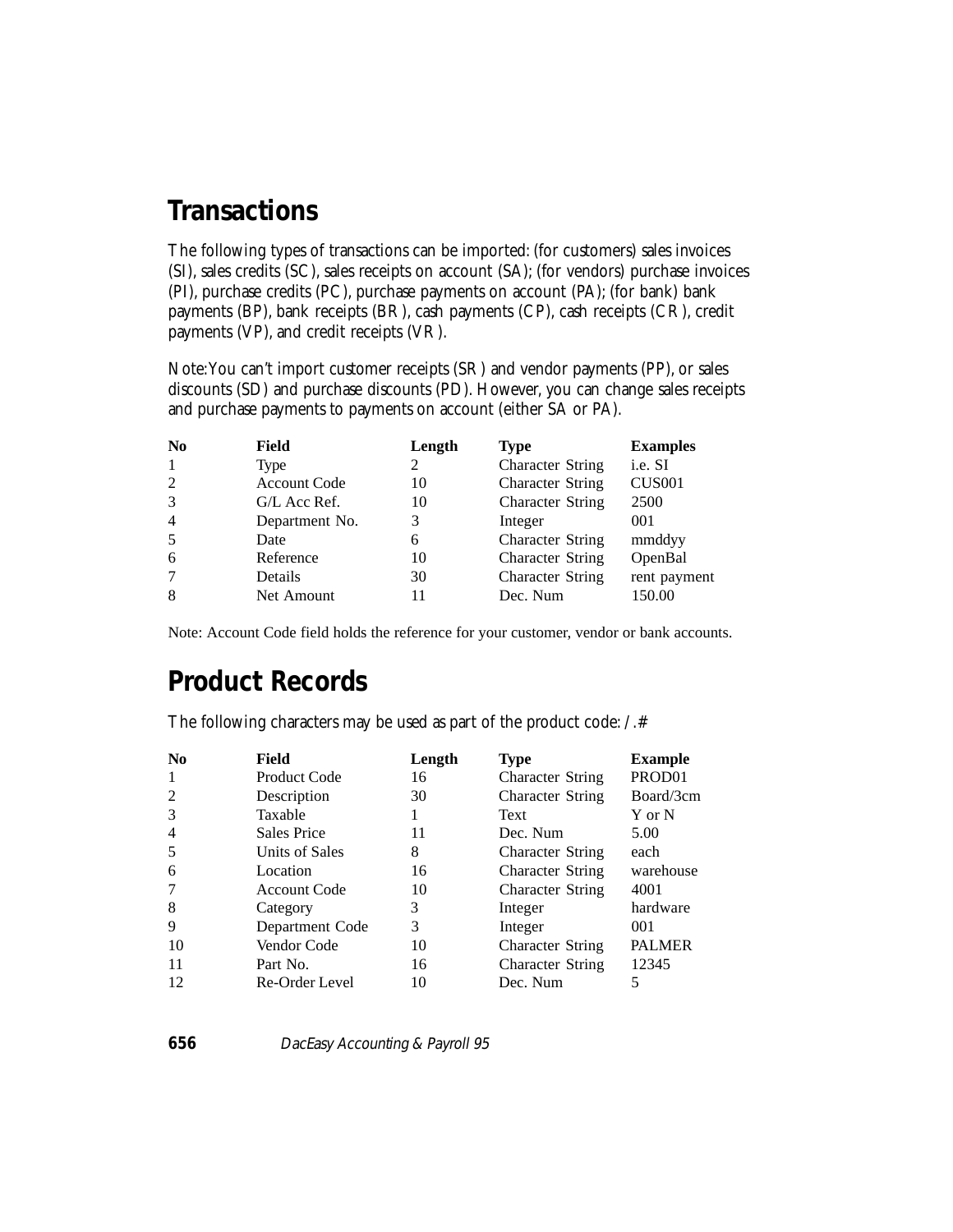## **Product Transactions**

The following transactions can be imported: adjustments in (AI), adjustments out (AO).

| N <sub>0</sub> | Field                     | Length | <b>Type</b>             | <b>Examples</b> |
|----------------|---------------------------|--------|-------------------------|-----------------|
| 1              | Type                      | 2      | <b>Character String</b> | i.e. AI         |
| 2              | <b>Product Code</b>       | 16     | <b>Character String</b> | PROD01          |
| 3              | Date                      | 6      | <b>Character String</b> | mmddyy          |
| $\overline{4}$ | Reference                 | 10     | <b>Character String</b> | OpenBal         |
| 5              | Details                   | 30     | <b>Character String</b> | physical count  |
| 6              | Quantity                  | 10     | Dec. Num                |                 |
|                | Transaction type AO, only |        |                         |                 |
|                | <b>Cost Price</b>         | 10     | Dec. Num                | 10.00           |

# **Preparing Data**

The files that you import data from must be in a specific format or else an error is reported and the import procedure fails. These files are called CSV files, and have the file extension **.CSV**.

CSV, or comma separated value, files are a standard method of exchanging data between computer programs. The data must be in Text format, so if you type the data into a word processor or text editor make sure that you save the file as a Text file. Many word processors provide a 'Save As' option which can be used to convert files to Text format.

Each data unit has a maximum length. If data is entered that is longer than the defined maximum, for example, ten characters in an eight character field, then the data is simply shortened to the required length and no error is reported. In the example then, it is just the first eight characters that are imported. The maximum length of any data that the import procedure can handle is thirty characters (not including quotation marks), data exceeding this figure causes an error to be reported.

Appendix D, Import Fields **657**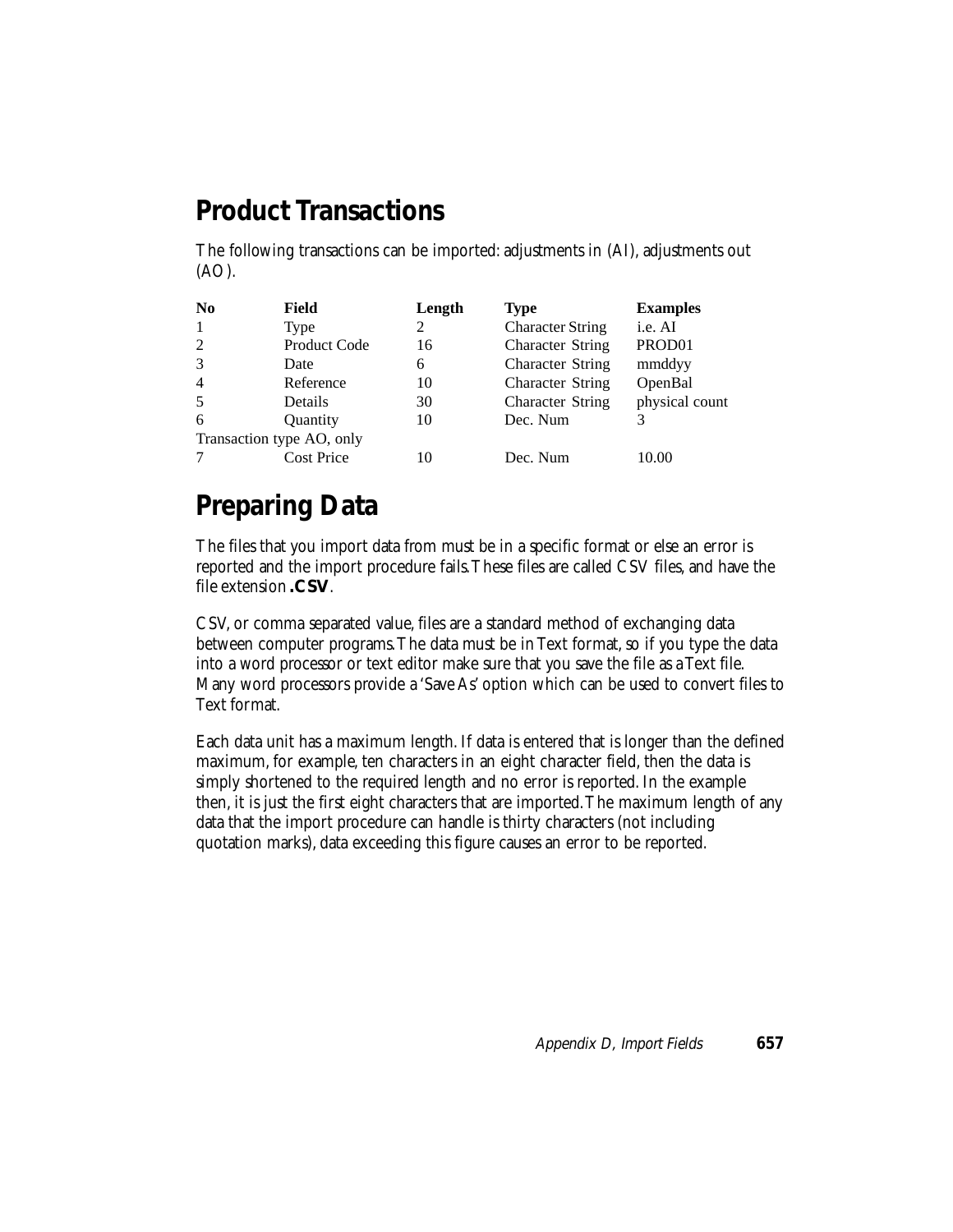## **Importing data**

**Warning**: If you are using the Import procedure to overwrite or update existing data, make sure that you take a **back up** of this data before you proceed.

#### **To import data**

1 Open the Data menu and choose the Import option.<br>The Import Type option box a number of different data types 2In the Import Type option box a number of different data types are listed. Select one of these data types to be imported.

3To import the data choose the Run button, if you want to exit from the importing procedure, choose the Close button.

4When you choose the Run button a dialog box appears for you to indicate the source of the data.

Files for import are assumed, by DacEasy, to have the file extension, **.CSV**. But data can be imported from files with other extensions, as long as the data in the file is in the correct format. Once you have selected the source file, to import the data into DacEasy, choose **Ok**.

The importing procedure is completed in two stages. First, the source file is checked to ensure that the data is in the correct format. Second, if no errors are discovered, the data is imported and posted into the appropriate data files in DacEasy.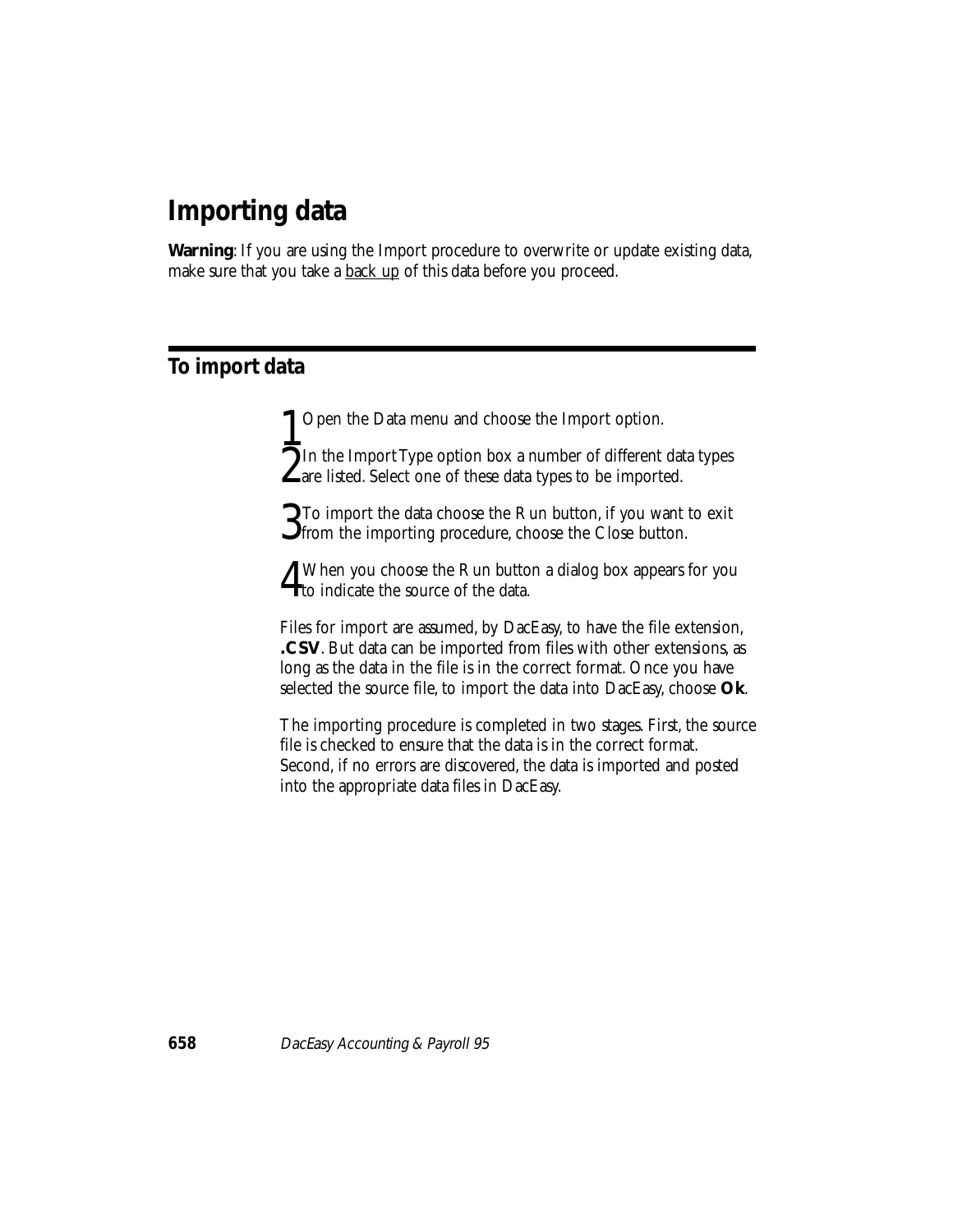When the data has finished importing, if the import was successful the File Import Success dialog box appears. The dialog box reports on all the data that was imported recording the data reference, i.e. the account/customer/vendor/product code and the narrative details of the data.

If there were problems that meant the data import was unsuccessful then the File Import Errors dialog box appears. The dialog box reports the errors in the data that caused the import to abort. The line in the data file where the error occurred is recorded, along with the field and the nature of the error.

5To print the contents of the File Import Success dialog box, or the File Import Errors dialog box choose **Print**. To exit from the procedure, choose **Close**.